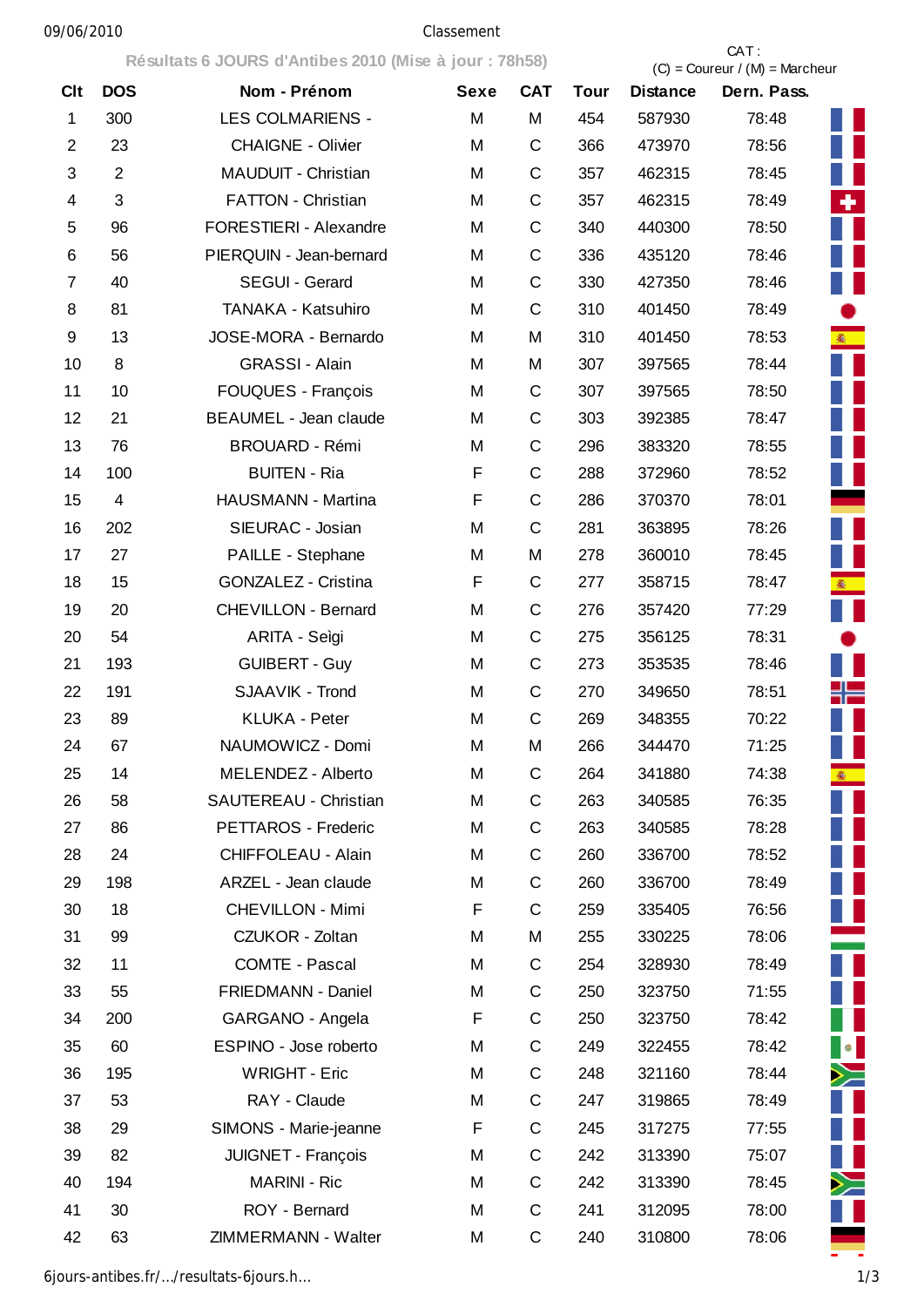| 09/06/2010 |                  |                            | Classement |              |     |        |       |    |
|------------|------------------|----------------------------|------------|--------------|-----|--------|-------|----|
| 43         | 22               | FREY - Jean-paul           | M          | $\mathsf C$  | 239 | 309505 | 78:02 | M. |
| 44         | 84               | <b>EMONIERE - Philippe</b> | M          | M            | 236 | 305620 | 78:44 |    |
| 45         | 28               | <b>ANDRADE - Chantal</b>   | F          | C            | 235 | 304325 | 78:40 |    |
| 46         | 37               | COURCY - Jean-claude       | M          | M            | 234 | 303030 | 75:05 |    |
| 47         | 51               | JEANNIN - Christian        | M          | C            | 232 | 300440 | 77:02 |    |
| 48         | $\boldsymbol{9}$ | PRUECKNER - Jaroslav       | M          | M            | 231 | 299145 | 78:51 |    |
| 49         | 45               | MARTINEZ - Alain           | M          | $\mathbf C$  | 231 | 299145 | 78:28 |    |
| 50         | 83               | <b>LAILLER - Patrick</b>   | M          | M            | 230 | 297850 | 74:45 |    |
| 51         | 90               | <b>LEBRUN - Thierry</b>    | M          | M            | 229 | 296555 | 78:52 |    |
| 52         | 92               | THIEBAULT - Jean           | M          | C            | 228 | 295260 | 78:39 |    |
| 53         | 19               | <b>DURAND - Stephane</b>   | M          | C            | 226 | 292670 | 76:44 |    |
| 54         | 44               | VAN HIEL - Paul            | M          | C            | 224 | 290080 | 77:45 | Ш  |
| 55         | 36               | VAN GEENE - Regina         | F          | $\mathsf C$  | 221 | 286195 | 78:36 |    |
| 56         | 48               | PRIOU - Michel             | M          | $\mathsf C$  | 220 | 284900 | 74:29 | ш  |
| 57         | 66               | DALPHIN - Daniel           | M          | M            | 220 | 284900 | 75:55 |    |
| 58         | $\overline{7}$   | <b>GRUENDLING - Peter</b>  | M          | C            | 219 | 283605 | 66:42 |    |
| 59         | 62               | MARANZINA - Aldo           | M          | C            | 219 | 283605 | 77:59 |    |
| 60         | 74               | PANNIER - Josiane          | F          | M            | 217 | 281015 | 78:56 |    |
| 61         | 79               | <b>BEN</b> - Roger         | M          | C            | 216 | 279720 | 75:30 |    |
| 62         | 38               | VELLY - Christian          | M          | $\mathsf C$  | 215 | 278425 | 74:40 |    |
| 63         | 91               | <b>SVENSSON - Christer</b> | M          | M            | 214 | 277130 | 78:50 |    |
| 64         | 33               | <b>GIBOURG - Marc</b>      | M          | C            | 210 | 271950 | 75:04 |    |
| 65         | 59               | CASPER - Alain             | M          | C            | 210 | 271950 | 78:23 |    |
| 66         | 39               | JOLY - Jerome              | M          | C            | 204 | 264180 | 78:55 |    |
| 67         | 32               | LESCURE - Frederic         | M          | M            | 200 | 259000 | 77:23 |    |
| 68         | 1                | <b>FLAMENT - Jacques</b>   | M          | M            | 199 | 257705 | 74:13 |    |
| 69         | 35               | <b>LANCHAS - Pascal</b>    | M          | $\mathsf{C}$ | 199 | 257705 | 77:46 |    |
| 70         | 61               | LAFONT - Jeannick          | F          | C            | 197 | 255115 | 78:47 |    |
| 71         | 73               | CODET - Gilbert            | M          | $\mathsf C$  | 196 | 253820 | 77:41 |    |
| 72         | 16               | MEURGUE - François         | M          | C            | 195 | 252525 | 78:38 |    |
| 73         | 88               | <b>GRIZARD - Philippe</b>  | M          | $\mathsf C$  | 193 | 249935 | 73:53 |    |
| 74         | 49               | <b>CORNICHON - Laurent</b> | M          | C            | 193 | 249935 | 78:50 |    |
| 75         | 65               | <b>CARRIERE - André</b>    | M          | C            | 192 | 248640 | 76:37 |    |
| 76         | 31               | LECLERC - Marc             | M          | C            | 187 | 242165 | 76:35 | ₩L |
| 77         | 25               | <b>BILLARD - Philippe</b>  | M          | $\mathsf C$  | 187 | 242165 | 67:12 |    |
| 78         | 34               | <b>TOUGNE - Chantal</b>    | F          | $\mathbf C$  | 186 | 240870 | 77:27 | ٠. |
| 79         | 196              | VALLE - Romain             | M          | $\mathsf C$  | 185 | 239575 | 73:31 |    |
| 80         | 57               | <b>BOULANGER - Jc</b>      | M          | $\mathsf C$  | 179 | 231805 | 78:43 |    |
| 81         | 43               | <b>WANTIEZ - Patrick</b>   | M          | $\mathsf C$  | 178 | 230510 | 77:57 |    |
| 82         | 98               | VAUCHEL - Daniel           | M          | $\mathsf C$  | 177 | 229215 | 74:45 |    |
| 83         | 95               | LABORIE - Christophe       | M          | $\mathsf C$  | 176 | 227920 | 68:21 |    |
| 84         | 46               | <b>ARMAND - Laurent</b>    | M          | $\mathsf C$  | 176 | 227920 | 77:30 |    |
| 85         | 17               | <b>BOUCHER - Alain</b>     | M          | $\mathsf{C}$ | 173 | 224035 | 78:45 |    |
| 86         | 52               | RAY - Monique              | F          | C            | 173 | 224035 | 78:52 |    |